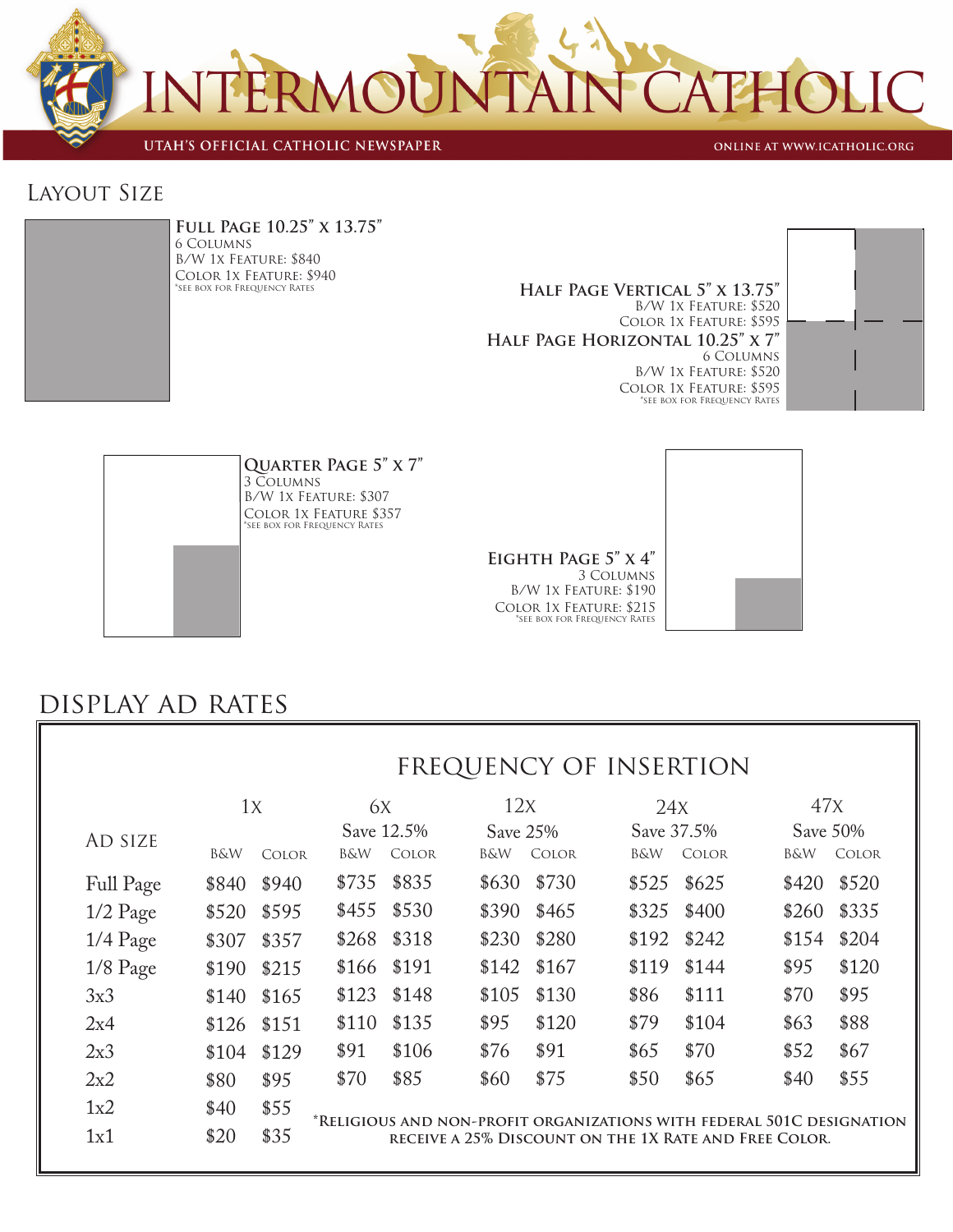

**Intermountain Catholic** 27 C Street, Salt Lake City; Ut. 84103 www.icatholic.org 801.328.8641 ext: 339